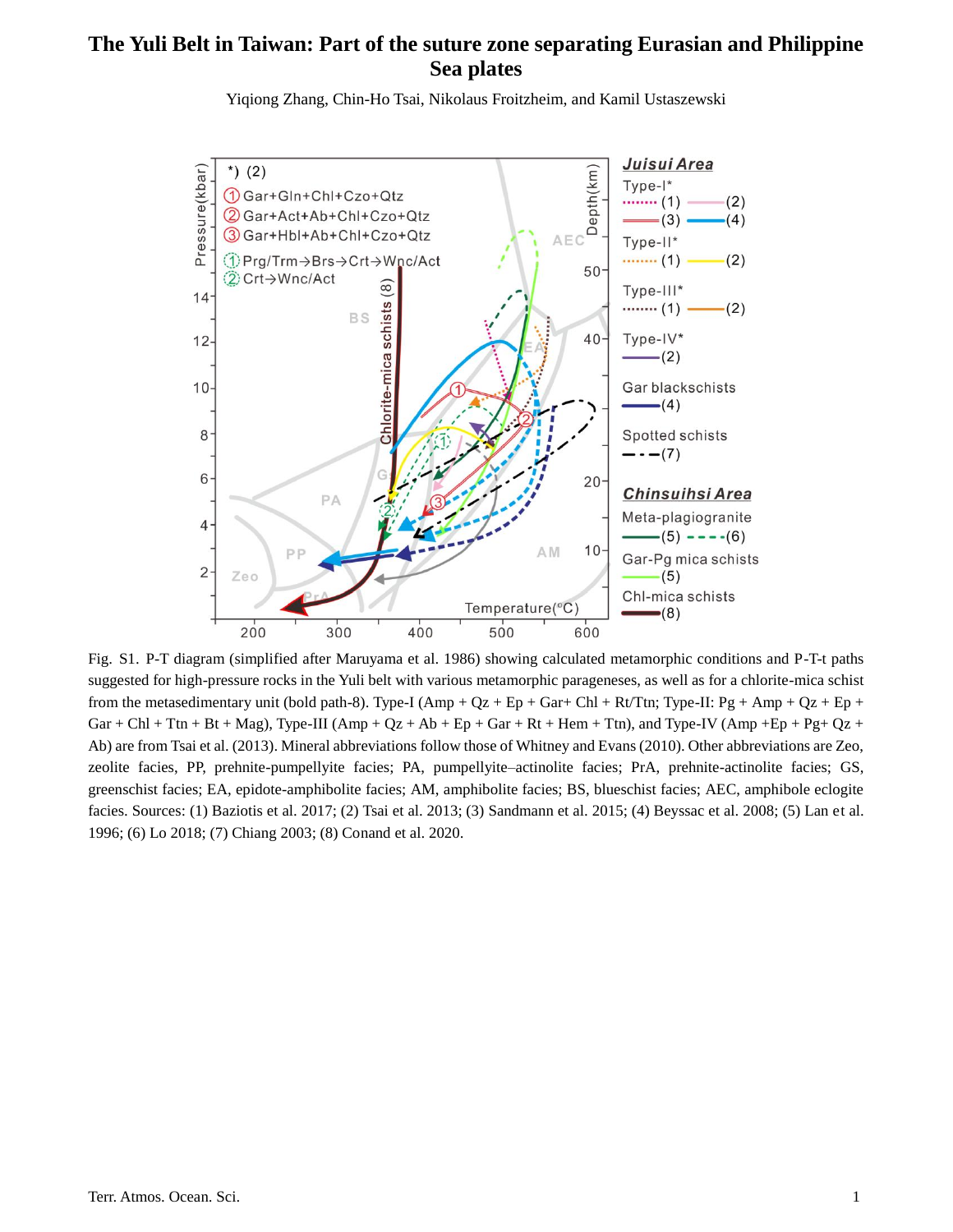## **The Yuli Belt in Taiwan: Part of the suture zone separating Eurasian and Philippine Sea plates**

Yiqiong Zhang, Chin-Ho Tsai, Nikolaus Froitzheim, and Kamil Ustaszewski

| <b>Reference</b>         | Area                                                       | <b>Method</b>                                                                       | Deformation phases and age (if any)                                                                                                                                                                                                                                                                                                                                                                                                                                                                                   |
|--------------------------|------------------------------------------------------------|-------------------------------------------------------------------------------------|-----------------------------------------------------------------------------------------------------------------------------------------------------------------------------------------------------------------------------------------------------------------------------------------------------------------------------------------------------------------------------------------------------------------------------------------------------------------------------------------------------------------------|
| Stanley et al.<br>1981   | Southern Cross island<br>highway                           | Schistosity and folding<br>crosscutting relationships;<br>Lithological correlations | $S1 = Cryptic$<br>$S2$ = Penetrative axial surface<br>$F2$ = West vergent folds and faults<br>$S3 = NE$ strike; W dipping; Crenulation<br>cleavage<br>$F3$ = East verging; hinge plunge NE<br>$S4 = NE$ strike; NW dip; $F4 =$ minor folds<br>deforming<br><b>F5 and F6</b> = kink folds; variable orientation;<br>flexing of dominant schistosity                                                                                                                                                                    |
| Pelletier and Hu<br>1984 | Southern Cross Island<br>Highway; East and<br>South Taiwan | Structural analysis                                                                 | $F0$ = southward directed slumps<br>$D1 = EW$ to NW-SE compression; $S1 = Axial$<br>planar<br>$T1$ = west vergent thrust<br>$F2 = kink-folds verging to the East,$<br>backfolding<br>$S2$ = Crenulation cleavage<br>$F3$ = North verging, E-W axis                                                                                                                                                                                                                                                                    |
| Hu and Tsan<br>1984      | Southeastern Taiwan,<br><b>Central Range</b>               | Structural and<br>sedimentological analysis                                         | $F0 = NS$ (EW depositional folds)<br>$S2 = NWW$ -SEE (NS-overturned tight folds<br>and cleavage)<br>$D3$ = bending of S2 cleavage                                                                                                                                                                                                                                                                                                                                                                                     |
| Faure et al.<br>1991     | Central and Southern<br>cross island highway               | Microstructural analysis and<br>synthesis of previous works                         | $S1$ = fracture cleavage (in the W. slate belt)<br>$F1$ = overturned to the west (in slate belt)<br>$L1 =$ non-coaxial, top to the NW shear sense<br>$D2 = 3.5$ Ma (Pelletier and Stephan 1986)<br>$F2$ = overturned to the E., axis trend 100N<br>(back folding);<br>$S2$ = axial planar crenulation<br>$F3$ = axis S dipping<br>$D4 =$ Normal faulting                                                                                                                                                              |
| Clark et al.<br>1992     | Northern and Southern<br>Cross Island Highway              | Microstructural analysis<br>(syntectonic fibrous growth<br>orientation)             | <b>D1</b> ; <b>D2</b> ; <b>D3</b> = <b>D2</b> ; <b>D4</b> of Stanley et al. 1981<br>$S1 =$ dipping ~40SE; $L1 =$ updip; Clockwise<br>rotation of elements + asymmetric folds and<br>boudins $\rightarrow$ non-coaxial (simple shear)<br>$S2$ = crenulation cleavage with fanning<br>structure<br>$F2$ = west vergent folds and axis dipping ~35°<br>to the NE<br>$L2$ = indicate fold-axis parallel extension and<br>left-lateral shear<br><b>Normal Faults</b> = $\sigma$ 3 plunge towards the NE,<br>parallel to S2 |

Table S1. Summary of deformation phases of the Yuli Belt metasediments from previous studies.